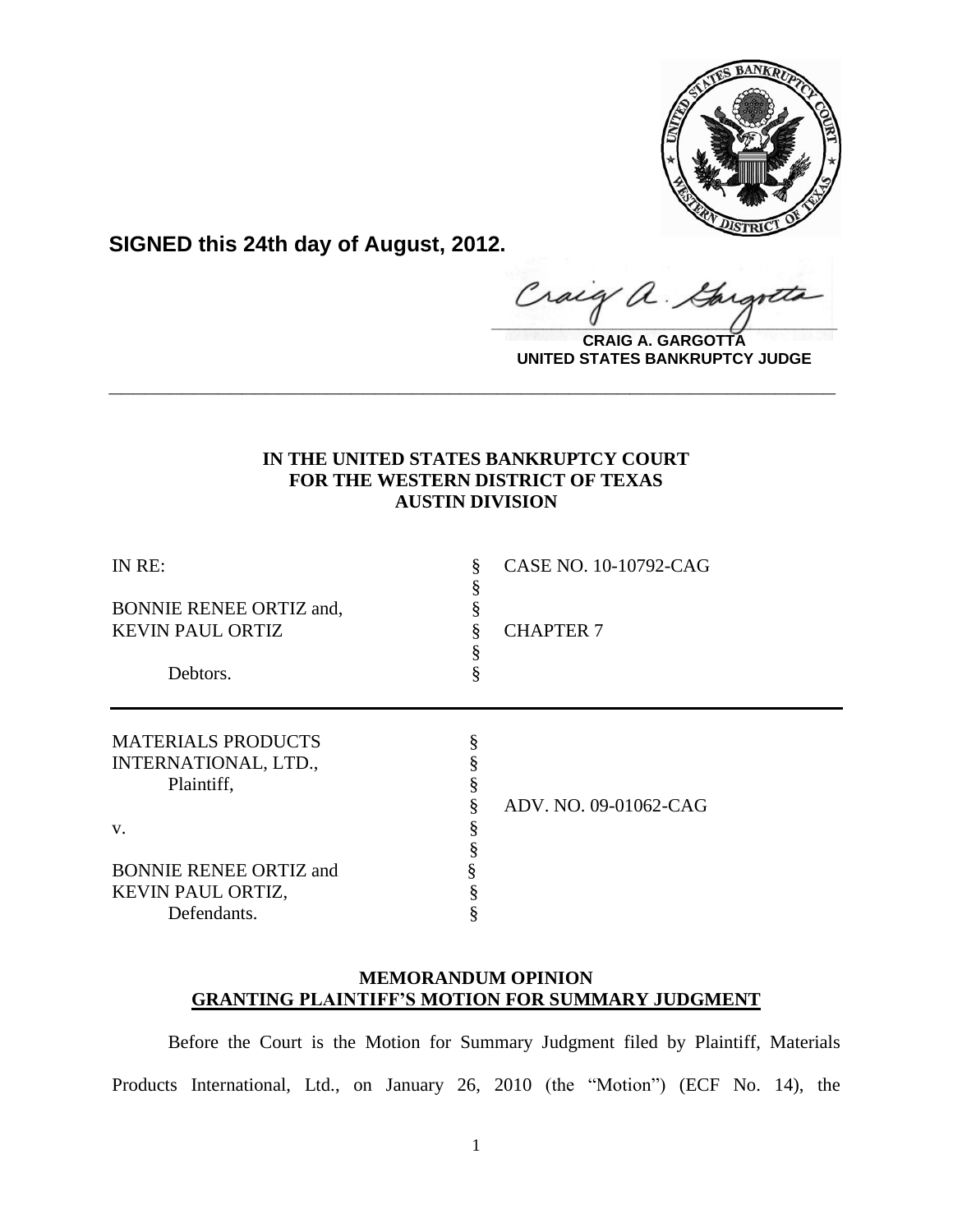Supplemental Motion for Summary Judgment filed by Plaintiff on July 10, 2012 (the "Supplemental Motion") (ECF No. 51), and the competing Motion for Summary Judgment filed by Defendants on January 26, 2010 ("Defendant's Motion") (ECF No. 15). This Court has jurisdiction over this matter pursuant to 28 U.S.C. §§ 157 and 1334, and the matter is deemed a core proceeding under 28 U.S.C. § 157(b)(2)(I) (determinations as to the dischargeability of particular debts). This matter is referred to this Court under the District's Standing Order of Reference. Venue is proper under 28 U.S.C. §§ 1408 and 1409.A hearing was held on August 15, 2012 to consider the Motions. Having considered the pleadings and the record in this case, the Court finds that the matter is ripe for summary judgment. *See* Fed. R. Civ. P. 56(c) (made applicable to this adversary proceeding by Fed. R. Bankr. P. 7056).

## **FACTUAL AND PROCEDURAL BACKGROUND**

Materials Products International, Ltd. ("Plaintiff") lent Bonnie and Kevin Ortiz ("Defendants"), \$100,000 in April of 2006 for the purpose of building and starting a restaurant in Austin, Texas. Defendants personally executed a security agreement for this loan, which granted Plaintiff a lien on the "restaurant known as Nuevo Leon located at 5900 D West Slaughter Lane, Austin, Texas" (ECF No. 14, Ex. A-2). The Security Agreement also included a statement that "no other security agreement, financing statement, or other security instrument covering the Collateral exists" (*id*.). At that time, however, there were two other security instruments that covered the collateral. One was held by the Davila Family Partnership and covered virtually all of Defendants' property as well as all of the property of KBASO, LLC, a corporation owned and started by Defendants for the purpose of operating the restaurant (ECF No. 15, Ex. 2). The other interest was held by the landlord of the property where the restaurant would be located, who was granted a lien on all of the property on the premises belonging to the lessee, KBASO, LLC (ECF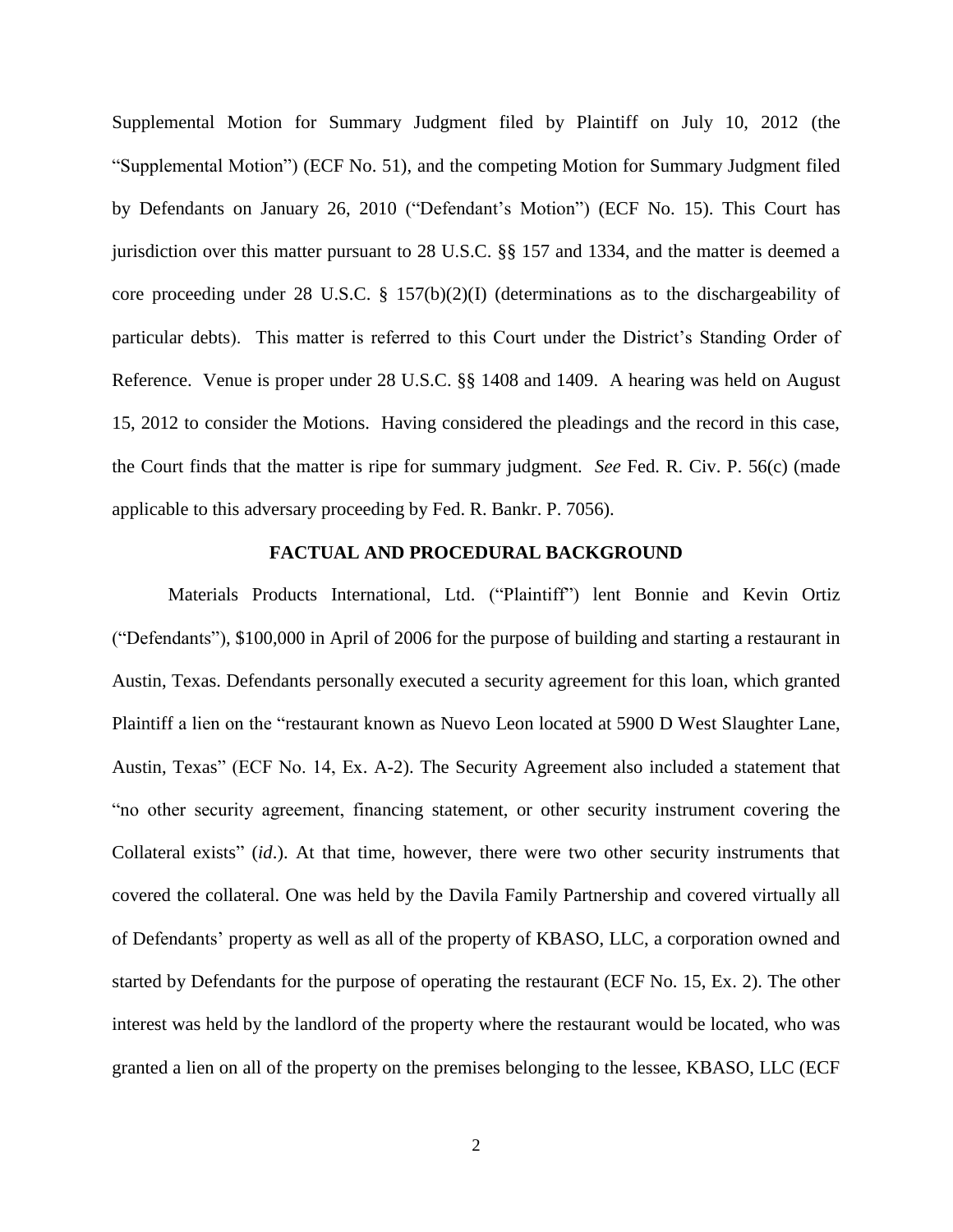No. 15, Ex. 3). Both Defendants' signatures appear on the Partnership's Security Agreement and Defendant Bonnie Ortiz, as Sole Manager of KBASO, LLC, signed the lease that grants the interest to the landlord. Defendants subsequently defaulted on their lease and loans. Upon default, however, the landlord took control of all of the property located at the address of the collateral, and Defendants now owe Plaintiff \$81,685.27, including principal, interest, all offsets, and credits.

On March 31, 2009, Defendants filed for bankruptcy in this Court under Chapter 7 in Case No. [09-10792](https://ecf.txwb.circ5.dcn/cgi-bin/DktRpt.pl?233396) (*see* ECF No. 1). On July 7, 2009, Plaintiff filed its Original Complaint Seeking Determination of Non-Dischargability of Debts under Bankruptcy Code § 523, alleging that Defendants knowingly made fraudulent misrepresentations in the Security Agreement with the intent that Plaintiff rely on those misrepresentations (ECF No. 1). On January 26, 2010, both Plaintiff and Defendants filed their motions for summary judgment (ECF Nos. 14 and 15). On this same day, however, Defendants also filed a Motion for Judgment on the Pleadings (ECF No. 20). On February 4, 2010, the Court abated the motions for summary judgment pending a ruling on the Motion for Judgment on the Pleadings (ECF No. 21).

On March 10, 2010, a hearing was held on the Motion for Judgment on the Pleadings. On August 27, 2010, the Court granted the Motion, holding that Plaintiff was unable to establish that the debt is non-dischargeable under  $\S$  523(a)(2)(A) and that Plaintiff had not sufficiently pled a cause of action under  $\S$  523(a)(2)(B) (ECF No. 33).

On September 8, 2010, Plaintiff filed a Notice of Appeal initiating Cause No. A-11-CV-311 LY (ECF No. 37). On March 22, 2012, the U.S. District Court for the Western District of Texas, finding that the Complaint sufficiently alleged causes of action under  $\S 523(a)(2)$ , vacated the ruling for the Defendant and remanded the case to this Court (ECF No. 54).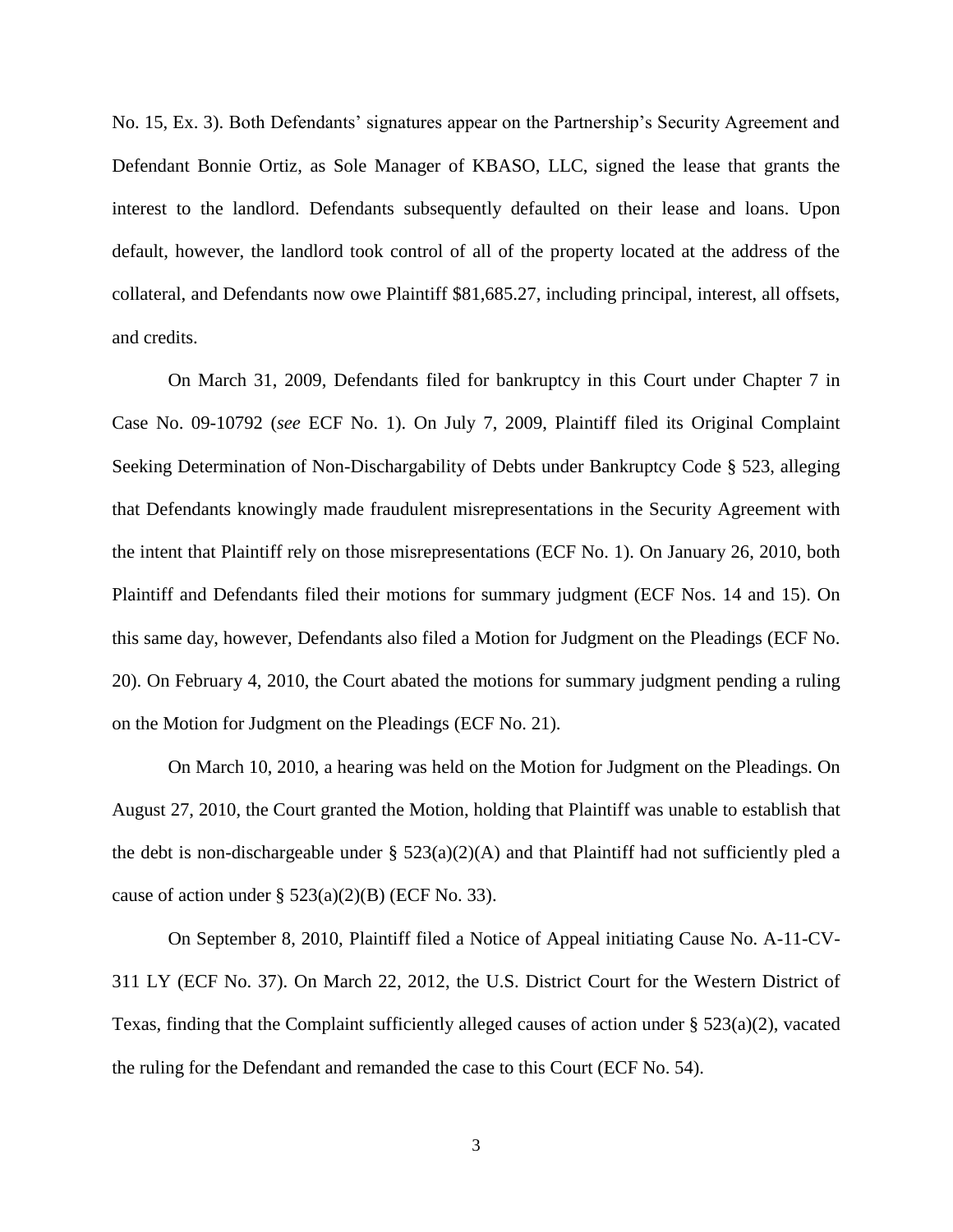The case having been remanded, Plaintiff filed a Supplemental Motion for Summary Judgment (ECF No. 51). On August 15, 2012, a hearing was held on the motions for summary judgment, at which time the Court took the matter under advisement.

#### **PARTIES' CONTENTIONS**

Defendants argue in their Motion for Summary Judgment that the Security Agreement was a "statement respecting the debtor's financial condition" and that  $\S$  523(a)(2)(A) expressly excludes such statements from serving as a basis for non-dischargeability. (ECF No. 15). Furthermore, Defendants argue that even if Plaintiff's claim is brought under  $\S$  523(a)(2)(B), they are still not entitled to summary judgment. In light of the Fifth Circuit's decision in *In re Bandi*, however, both parties agreed at the hearing on August 15, 2012 that this is, in fact, only a  $\S$  523(a)(2)(A) case. 683 F.3d 671, 676 (5th Cir. 2012) (holding that "financial condition" as used in  $\S$  523(a)(2) means "the overall value of property and income as compared to debt and liabilities" and does not include "a representation that one owns a particular residence or a particular commercial property").

Defendants also argue that Plaintiff is unable to establish that the debt is nondischargeable under § 523(a)(2)(A) (ECF No. 15). Specifically, Defendants contend that Plaintiff cannot show proof of reliance on the false representation by Plaintiff, proof of resulting damage to Plaintiff, and proof of intent to decieve as to Defendant Bonnie Ortiz. *Id.* Although Defendants say that they did not realize the Security Agreement represented that there were no prior encumbrances on the collateral (or that they were even granting a security interest to Plaintiff), they do not dispute that the representation was made (Affidavits of Kevin and Bonnie Ortiz, ECF Nos. 16 and 17).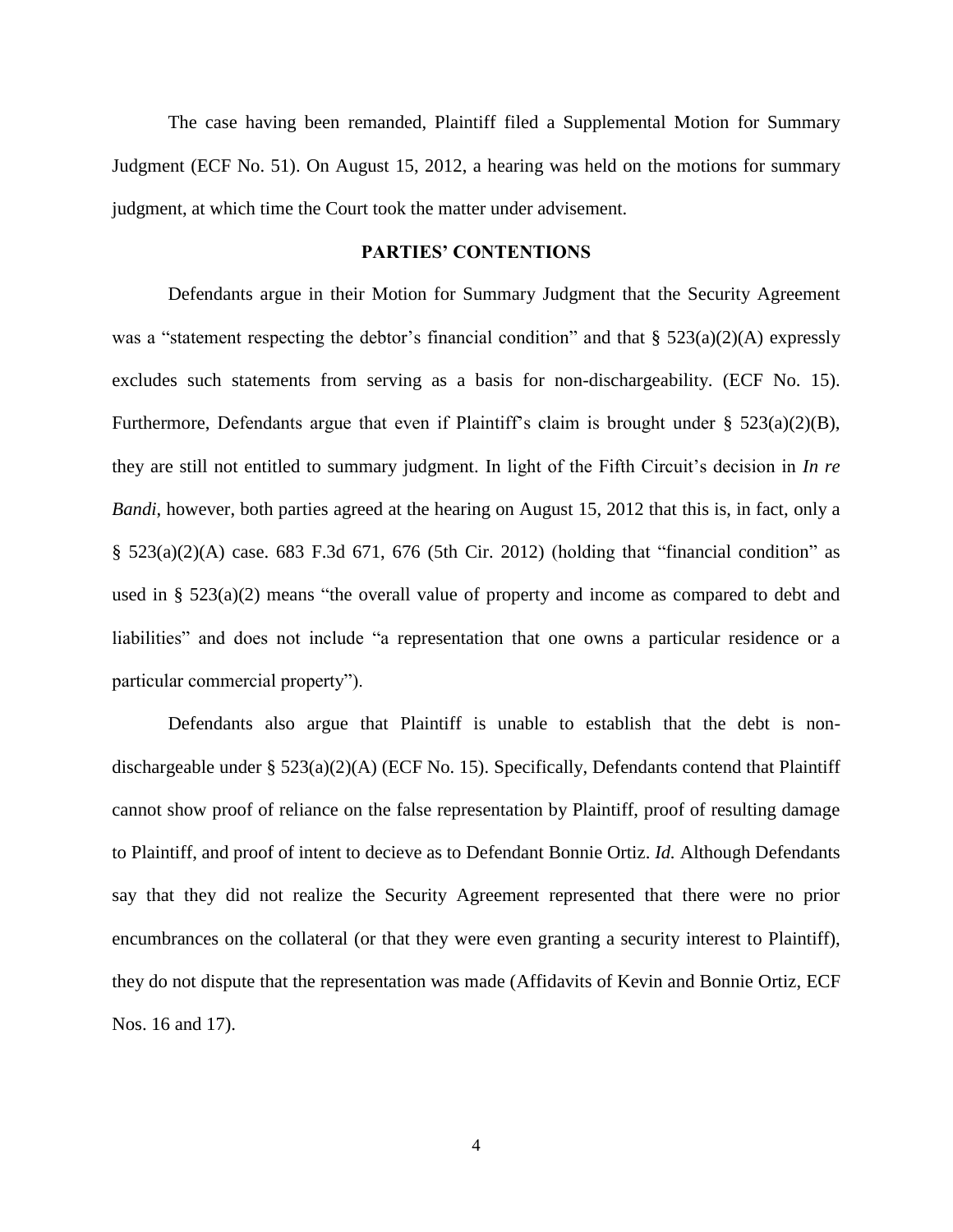Defendants argue that Bonnie Ortiz could not have possessed the requisite intent to deceive because she did not know about the pre-existing lien that belonged to the Davila Family Partnership and relied on her husband's knowledge of the finances when she signed Plaintiff's Security Agreement. They contend that her "honest belief" that the representations made in Plaintiff's Security Agreement were accurate, "even if unreasonable . . . does not amount to an intent to deceive." *In re Acosta*, 406 F.3d 367, 372 (5th Cir. 2005) (citing *Palmacci v. Umpierrez*, 121 F.3d 781, 788 (1st Cir. 1997)). Plaintiff pointed out at the hearing, however, that during the Debtors' Meeting with Creditors, Kevin Ortiz stated that he had expected Plaintiff to rely on the documents they had signed in making the loan. Bonnie Ortiz subsequently agreed with everything to which Kevin Ortiz testified.

Defendants argue that Plaintiff cannot prove actual or justifiable reliance. In spite of Kevin Ortiz's admission that Plaintiff did rely on the documents they signed in making the loan, Defendants contend that Plaintiff was indifferent to whether the loan would be secured and to what extent, establishing that it did not rely on the representation that there were no prior encumbrances on the collateral. Defendants' evidence in support of this includes Plaintiff failing to file a financing statement to preserve priority, Plaintiff not making a request for a lien, Plaintiff never discussing the value of the collateral with Defendants, Plaintiff knowing there was no collateral at the address at the time the loan was made, Plaintiff not making an attempt to verify the collateral was owned by Defendants, and having an insufficient description of the collateral in the Security Agreement.

Even if Plaintiff could show actual reliance, Defendants argue that there is no proof the reliance could have been justifiable. Defendants contend that Plaintiff and its President, Mr. Candelas, had sufficient knowledge and experience in business loans that "red flags," such as the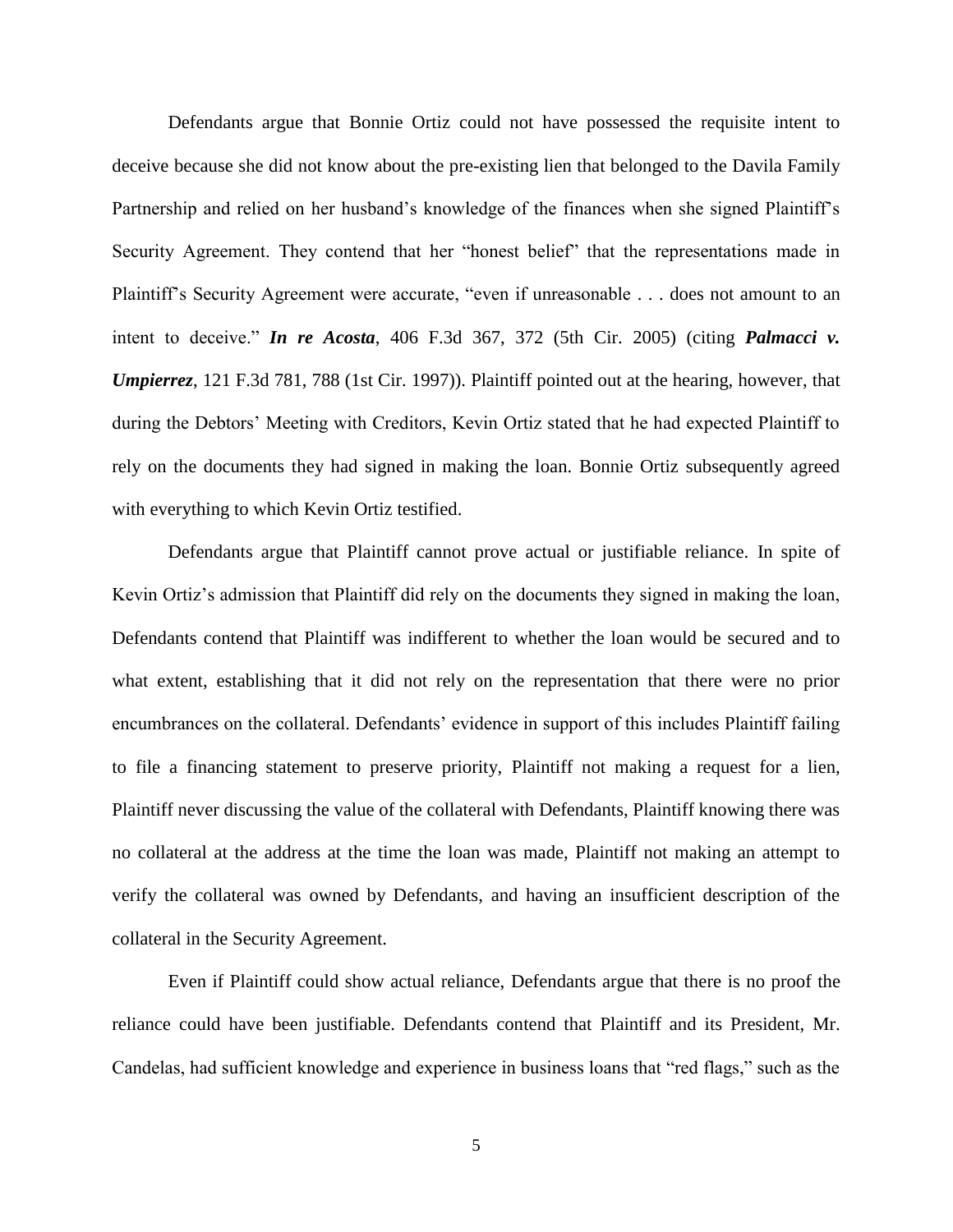Defendants' inexperience and the fact that there was no property at the stated address at that time, should have been raised. Defendants contend Plaintiff was not justified in relying on the statements in the Security Agreement without first performing at least a cursory investigation into their accuracy.

Finally, Defendants argue that Plaintiff would not have received any collateral, even if there had been no prior liens, because Plaintiff's claim would be avoidable by the trustee in the bankruptcy case. At the hearing, Defendants also argued that there were no damages because, even if Plaintiff had a perfected lien, it did not get a landlord subrogation, which allowed the landlord to take all of the collateral upon Defendants' default without further recourse for Plaintiff to foreclose on the collateral. For these reasons, Defendants argue, Plaintiff did not sustain a loss as a result of the representation that there were no prior interests.

Plaintiff argues in its Motion and Supplemental Motion that the evidence establishes that Defendants should be denied a discharge of Plaintiff's debt under § 523(a)(2)(A). (ECF Nos. 14 and 51). Specifically, Plaintiff contends that Defendants knew the collateral was subject to other interests, that they intended and expected to deceive Plaintiff with the false representation, that Plaintiff actually and justifiably relied on the representation, and that Plaintiff suffered a loss of \$81,685.27 as a result of it.

#### **SUMMARY JUDGMENT STANDARD**

The Court will grant a motion for summary judgment if the moving party shows that there is no genuine dispute as to any material fact and that it is entitled to judgment as a matter of law. Fed. R. Civ. P. 56(a) (made applicable to adversary proceedings in bankruptcy by Fed. R. Bankr. P. 7056); *Celotex Corp. v. Cattrett*, 477 U.S. 317, 322–23 (1986). All facts are reviewed and all inferences drawn in a light most favorable to the non-moving party. *James v. Sadler*, 909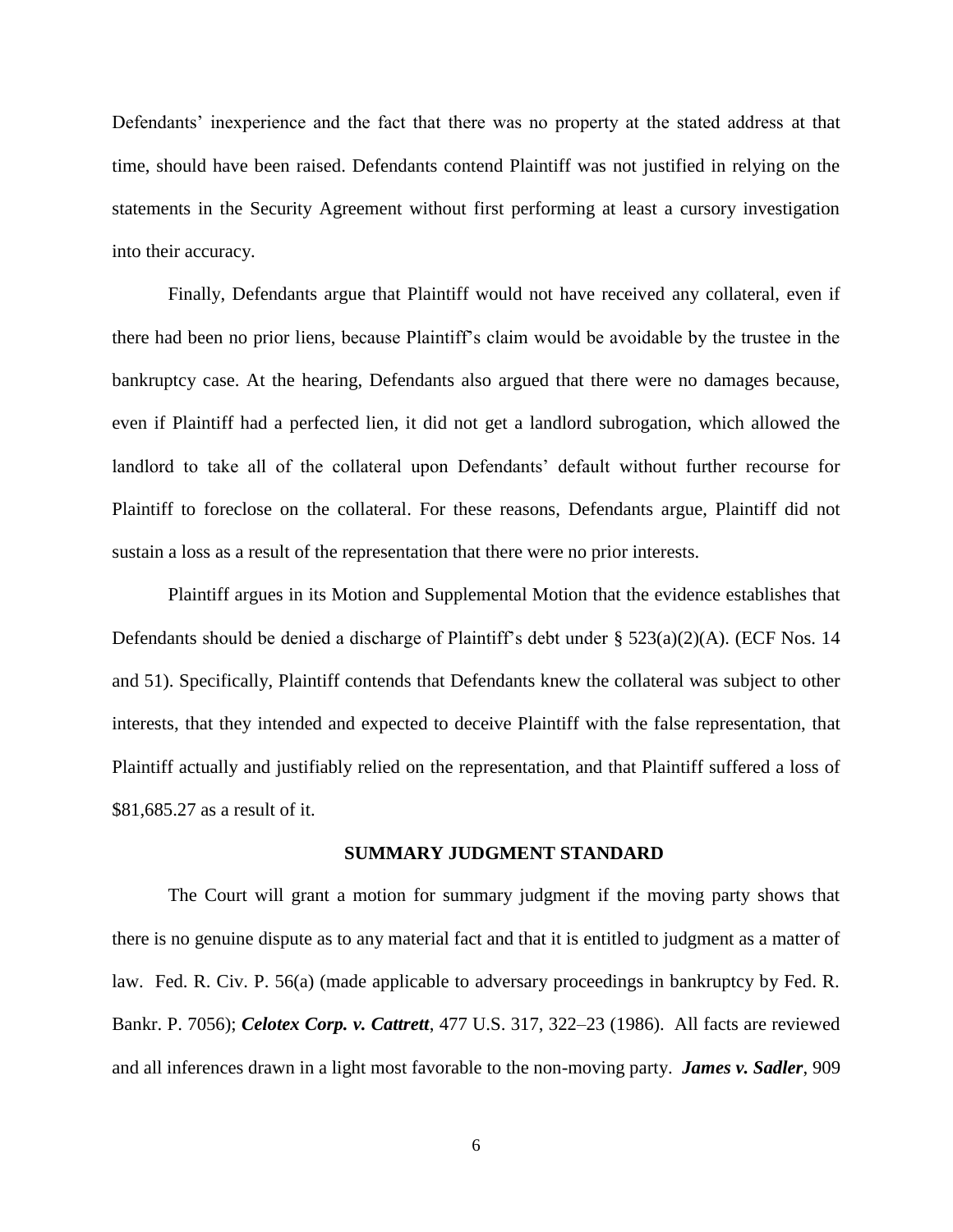F.2d 834, 837 (5th Cir. 1990). "As to materiality . . . only disputes over facts that might affect the outcome of the suit under the governing law will properly preclude the entry of summary judgment. Factual disputes that are irrelevant or unnecessary will not be counted." *Anderson v. Liberty Lobby, Inc.*, 477 U.S. 242, 248 (1986). "The standard of review is not merely whether there is a sufficient factual dispute to permit the case to go forward, but whether a rational trier of fact could find for the non-moving party based upon the record evidence before the court." *Id.* (citing *Masushita Elec. Indus. Co., Ltd. v. Zenith Radio Corp.*, 475 U.S. 574, 586 (1986)). "The mere existence of a scintilla of evidence in support of the [non-moving party's] position will be insufficient; there must be evidence on which the jury could reasonably find for the [nonmoving party]." *Anderson v. Liberty Lobby, Inc.*, 477 U.S. 242, 252 (1986).

#### **DISCUSSION**

Section  $523(a)(2)(A)$  states:

(a) a discharge under section 727, 1141, 1228(a), 1228(b) or 1328(b) of this title does not discharge an individual debtor from any debt . . .

(2) for money, property, services, or an extension, removal, or refinancing of credit, to the extent obtained by –

(A) false pretenses, a false representation, or actual fraud, other than a statement respecting the debtor's or an insider's financial condition;

11 U.S.C. § 523(a)(2)(A). The Fifth Circuit has established that, in order for a claim to be non-dischargeable under §  $523(a)(2)(A)$ , a plaintiff must show the following: (1) the debtor made a representation; (2) it was knowingly false; (3) the debtor made the representation with the intent of deceiving the creditor; (4) the creditor actually and justifiably relied on the representation; and (5) the creditor sustained losses as a proximate result of the representation. *In re Mercer*, 246 F.3d 391, 403 (5th Cir. 2001). The Court will address each of these elements in turn.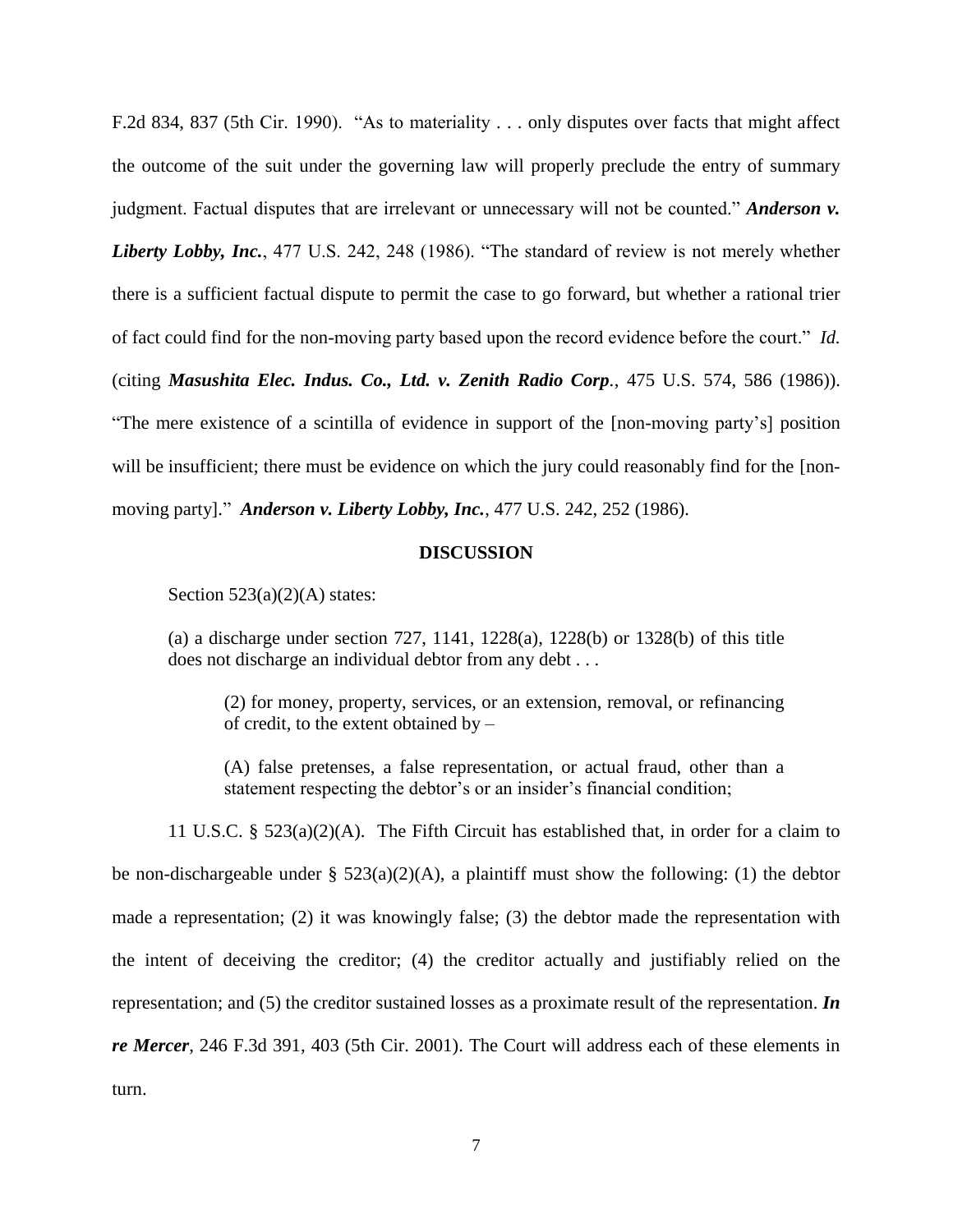#### **(1)** *Defendants made a representation to Plaintiff in the Security Agreement.*

When Defendants entered into the loan agreement with Plaintiff, they represented that no other security interests existed in the collateral by signing the Security Agreement, which stated that "no other security agreement, financing statement, or other security instrument covering the Collateral exists" (ECF No. 14, Ex. A-2). Although Defendants say that they did not realize the documents represented that there were no prior encumbrances on the collateral (or that they were even granting a security interest to Plaintiff), there is no dispute that this representation was made (Affidavits of Kevin and Bonnie Ortiz, ECF No. 16 and 17).

### **(2)** *Defendants knew the representation was false.*

The representation made in the Security Agreement was false. Two other security interests in the collateral existed: the Davila Family Partnership interest and the lease of the property (ECF No. 15, Exs. 2 and 3). Defendants' signatures on the Partnership's Agreement and the lease confirm Defendants' knowledge of the existing interests in the collateral and cannot now be disclaimed. During Debtors' Meeting with Creditors, Defendants also acknowledged that they knew the property was already pledged for other debts and did not let Plaintiff or anyone working for Plaintiff know that (ECF No. 14, Ex. B at 14).

## **(3)** *Defendants made the representation with the intent of deceiving Plaintiff.*

"Intent to deceive is present if the debtor 'intends or has reason to expect [the creditor] to act or refrain from action in reliance upon the misrepresentation." *In re Mercer*, 246 F.3d at 410 (quoting Restatement (Second) of Torts §531) (alteration in original). "[A]n honest belief," however, "even if unreasonable, that a representation is true and that the speaker has information to justify it does not amount to an intent to deceive." *In re Acosta*, 406 F.3d at 372 (citing *Palmacci*, 121 F.3d at 788).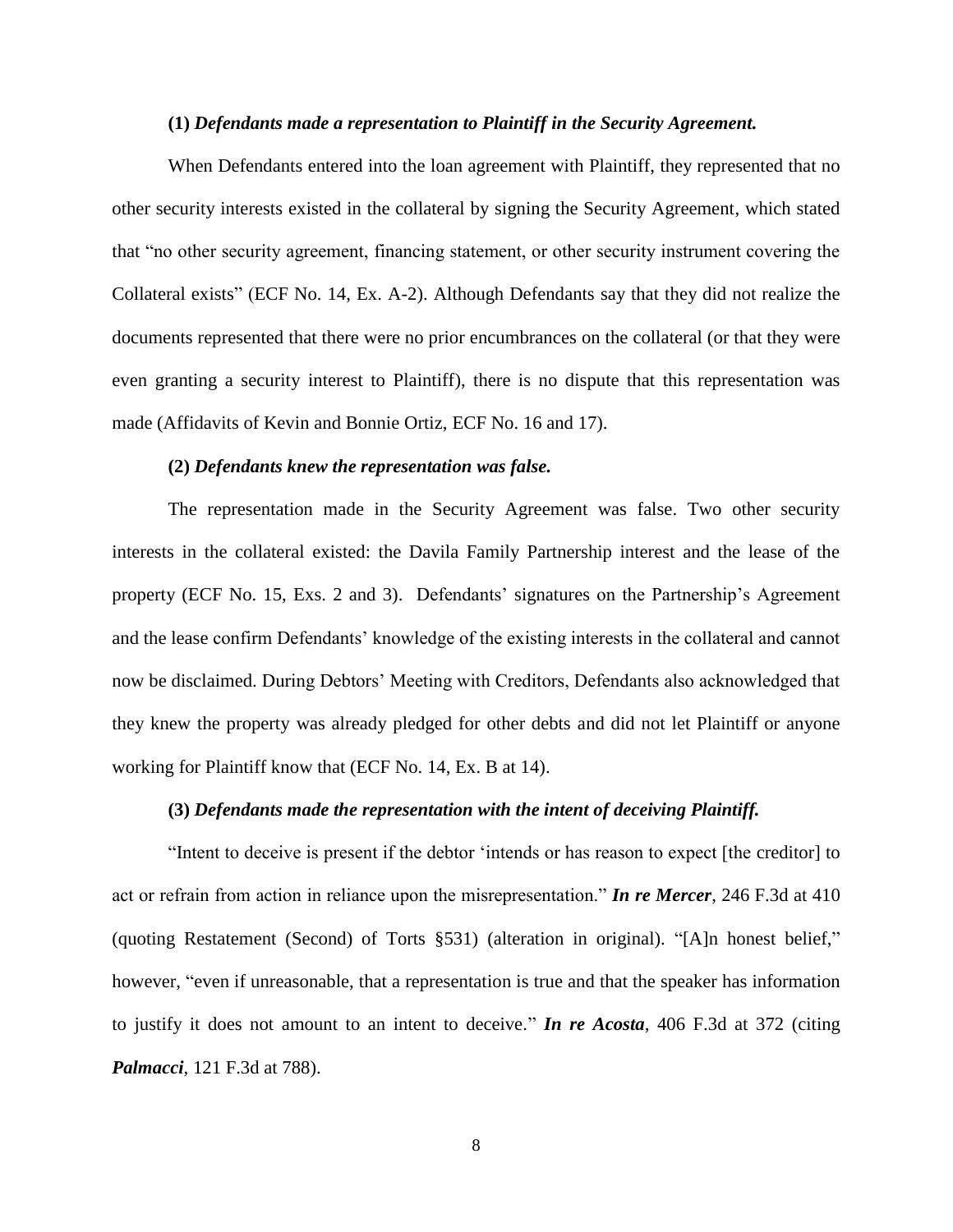During the Debtors' Meeting with Creditors, Kevin Ortiz stated that he had expected Plaintiff to rely on the documents he and his wife had signed in making the loan. Bonnie Ortiz subsequently agreed with everything to which Kevin Ortiz testified. Because Kevin Ortiz's testimony shows that he expected Plaintiff to act in the reliance on the misrepresentation, his intent to deceive has been established. Further, Bonnie Ortiz's signature on the Davila Family Partnership security agreement as well as her agreement to all of Kevin Ortiz's testimony rebuts the argument that her "honest belief" could not amount to an intent to deceive. The proof, therefore, shows that both Defendants, through their expectation that Plaintiff rely on the representation, had the requisite intent to deceive Plaintiff.

## **(4)** *Plaintiff did actually and justifiably rely on the representation.*

Plaintiff must show "not only that it *actually* relied on [Defendants'] representation, but also that its reliance was *justifiable*." *In re Mercer*, 246 F.3d at 411 (citing Restatement (Second) of Torts § 537).

"The standard of *actual reliance* requires *little* of the creditor." *Id*. (quoting *In re Vann*, 67 F.3d 277, 284 (11th Cir. 1995)). As long as the representation played a substantial part in a plaintiff's decision, actual reliance "need not be the 'but-for' cause of the [plaintiff's] actions." *Id.* (citing Restatement (Second) of Torts § 546). In the present case, Plaintiff has shown its actual reliance through the affidavit of its President, Mr. Candelas, which states that Materials Products, in making the loan, did rely on the representation made by Defendants that there were no pre-existing interests in the collateral. (ECF No. 14, Ex. A). Further, Defendant Kevin Ortiz himself agreed that Plaintiff relied on the documents he signed in giving Defendants the loan.

Defendants' argument that Plaintiff's failure to subsequently check the UCC filing system or file a financing statement shows a lack of reliance is not valid or relevant. These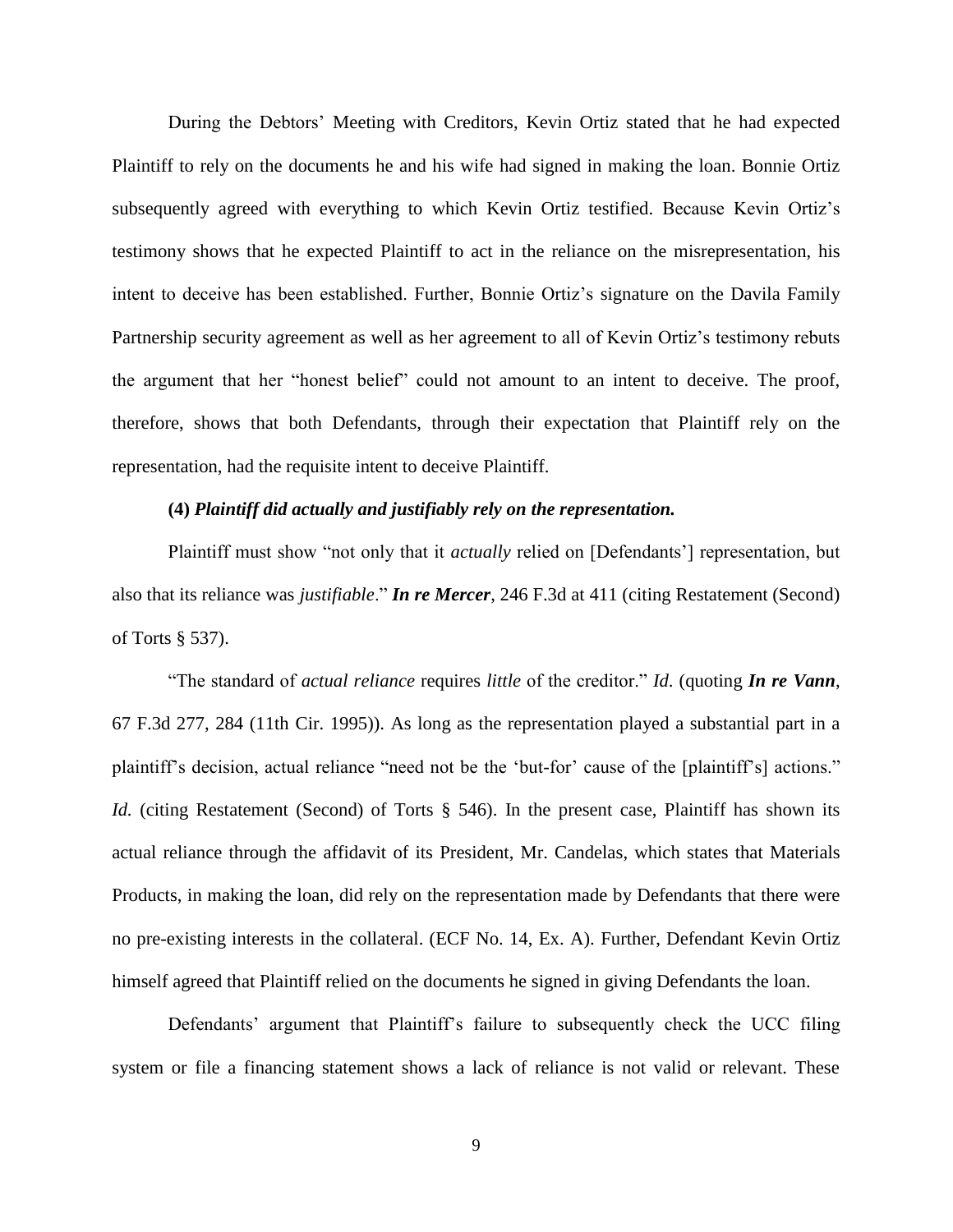actions, had they been performed, would have occurred subsequent to the agreement and, therefore, have no bearing on whether reliance occurred at the time the agreement was made. Here, once the agreement was made, Plaintiff had already relied on the statements and agreed to disburse the money. A later inspection of the security interest filings does not indicate whether reliance occurred at the time of the representation.

A creditor who is given a fraudulent misrepresentation of fact is justified in relying upon it, "although he might have ascertained the falsity of the representation had he made an investigation." *Field v. Mans*, 516 U.S. 59, 70 (1995) (quoting Restatement (Second) of Torts § 540). "The illustration is given of a seller of land who says it is free of encumbrances; according to the Restatement, a buyer's reliance on this factual representation is justifiable, even if he could have 'walk[ed] across the street to the office of the register of deeds in the courthouse' and easily have learned of an unsatisfied mortgage." *Id*. (quoting Restatement (Second) of Torts § 540, Illustration 1). If a falsity, however, would be obvious upon a "cursory examination," or there are warning signs of deceit, a creditor cannot recover if "he blindly relie[d] upon [the] misrepresentation" without performing his own investigation. *Id.* (quoting Restatement (Second) of Torts § 541, Comment a).

Plaintiff's reliance on the representation in the Security Agreement is justifiable. As demonstrated by the example the Supreme Court cites, Plaintiff had no duty to investigate the accuracy of the representations made in the Security Agreement, even if it would have been simple to do so. Defendants have not put on sufficient evidence to establish that there were warning signs that would have required Plaintiff to perform an investigation before entering into the agreement. Defendants' inexperience is not a "red flag" because the Security Agreement made explicitly clear that Plaintiff would be granted an interest in the property as security for the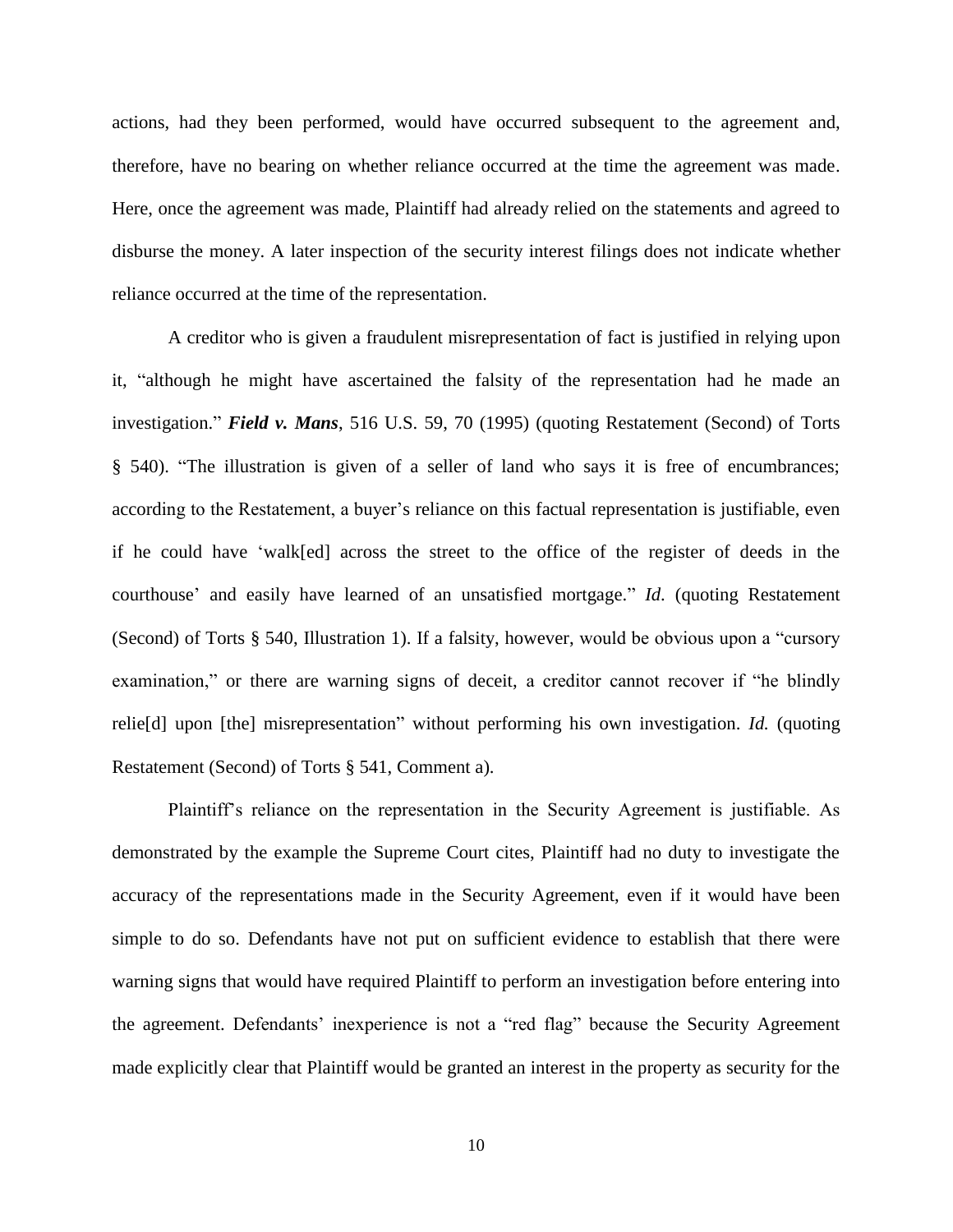payment of the Note. The Agreement would be clear even to those of no experience in secured borrowing, of which Defendants were not, as evidenced by the existing interests they had granted in the property. For this same reason, the fact that Plaintiff created the Security Agreement and the statement regarding existing interests, does not serve as a warning sign. Further, the lack of physical property at the collateral location at the time the agreement was entered into is not a "red flag" because the loan was given for the purpose of building the restaurant. This would not have given Plaintiff a warning sign that pre-existing interests might exist. Plaintiff was, therefore, justified in its reliance on the representations made by Defendants.

#### **(5)** *Plaintiff sustained a loss as a result of the false representation.*

This last element of causation is satisfied. Defendants' view, that there is no damage or loss because Plaintiff would not have received any of the collateral regardless, is flawed. The damage is the extension of the loan. *See In re Biondo*, 180 F.3d 126, 135 (4th Cir. 1999) (citing *In re Campbell,* 159 F.3d 963, 966–67 (6th Cir.1998)). Here, the fraudulent representations were made when the value was given. Had these representations not been made, Plaintiff would not have entered into the Security Agreement, disbursed the \$100,000 to Defendants, or be currently owed \$81,685.27. The fact that now, having already entered into the agreement, Plaintiff would be in the same position with or without the pre-existing interests, is of no significance.